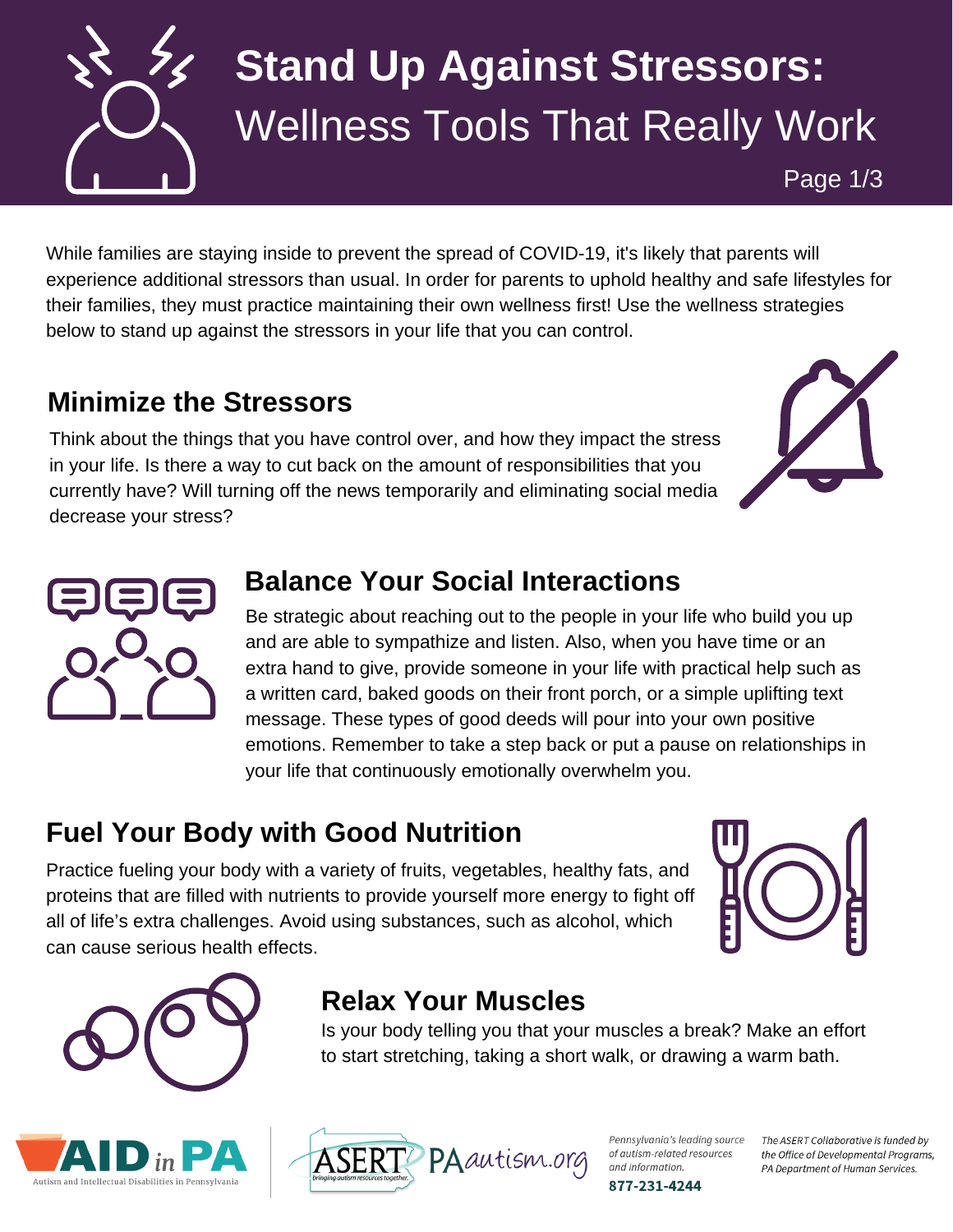

# **Stand Up Against Stressors:** Wellness Tools That Really Work

Page 2/3

#### **Practice Meditation**

Set aside five minutes of your day to sit in a quiet place and just breathe. Keep your mind focused on the present moment. If thoughts come into your mind, acknowledge them, and then let them go. Let your mind bring attention on the present moment.





#### **Get Some Sleep**

Keep a consistent sleep routine that includes wind down time before heading off to bed. This is a great time for your dose of daily meditation. Remember, limit your caffeine and alcohol intake in the afternoon through the evening hours, and eliminate electronics an hour before sleep to let your mind prepare for a good nights rest.

### **Move Your Body**

Add 30 minutes of physical activity to your daily routine. Think about how can you make your exercise enjoyable. Have a dance party in the living room, or toss on some headphones and go on a brisk nature walk around your neighborhood.





**Take a Moment in Nature**

Green space improves your mood! Take a moment each day to notice the nature around you. It can refocus your busy thoughts and calm your mind.

#### **Maintain Your "Me" Time**

Make time each day to do something for yourself, whether that means reading a chapter of your favorite novel, singing along to your favorite tunes, playing with your pets, or streaming your favorite show on Netflix. Laughter can provide worthwhile benefits to both your mental and physical health.







Pennsylvania's leading source of autism-related resources and information. 877-231-4244

The ASERT Collaborative is funded by the Office of Developmental Programs, PA Department of Human Services.